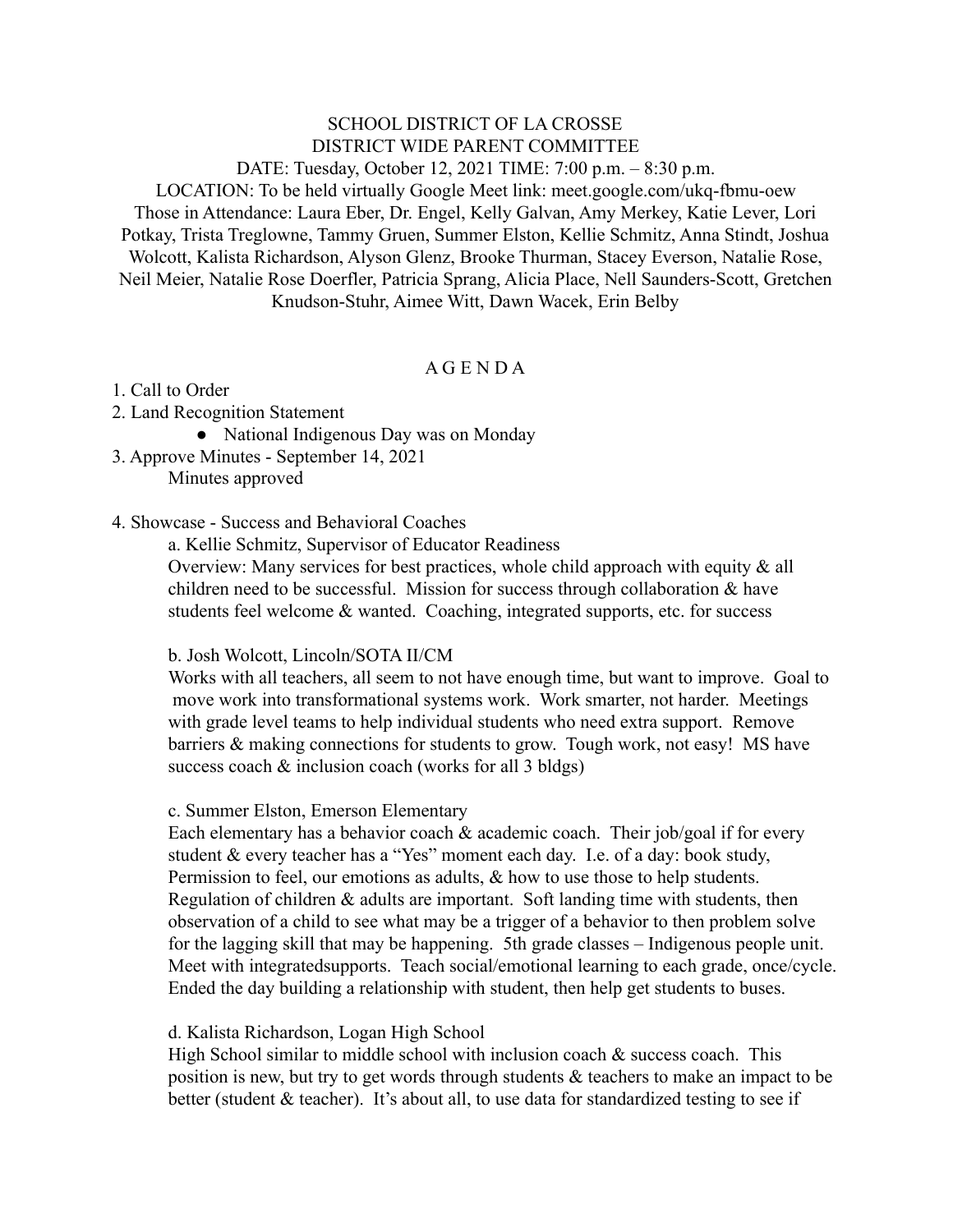changes they have made is making an impact. Wearing many hats & helping adults to connect with each other so they can connect with a student. Bring all students up to an equal level.

e. Questions for presenters

• Can you share about longer-term plan for these roles  $&$  funding? Dr. Engel spoke:

ESSER 2 & 3 funds were one-time funds that are being used for these extra supports. Goal: to create systems  $\&$  build capacities of teachers to do some of this themselves. Already seeing positive things happening in schools. Opportunities in 2 years – new legislature, operational referendum, facility needs…. Want to keep these programs here & look for other opportunities.

● Collect success stories

Josh Wolcott sat with  $6<sup>th</sup>$  grade team; some students have significant needs, explored problems to see what student needs, but the team took a different direction  $\&$  start thinking about strengths of student  $\&$  how to use that to make a plan – new approach for the team.

Kalista brought up that she is a person of color, and the students were amazed that she was a "real" teacher, not support staff. To say that students can say they had a black teacher that made an impact is great. She is hoping she can help other students of color to have goals to come back to the district they went to school at, like her.

Summer had students that are showing mentorship with each other (an older student helped de-escalate a younger student).

5. 2022-23 School Year calendars (5 minutes)

Dr. Engel – drafts; things to consider: input from teachers  $\&$  administrators. Avoid  $\frac{1}{2}$ days, as often difficult for families to work around, whole weeks for consistency, maximize professional development time for teachers – schedule 1 day/month for these days, buildings will determine parent/teacher conferences on their own discretion & needs

• Traditional School Year:  $1<sup>st</sup>$  day of school on September  $1<sup>st</sup>$ ; last day of school is June  $2<sup>nd</sup>$ .

Question: could have days off in a larger group, all together?

They have considered that, but it is a balance of factors with spread out professional development, balance with needs of families in community (i.e. food for unstable households), behaviors with long breaks can be difficult at return time. Can re-think & re-consider for the future.

- Year-round calendar is mostly the same as the traditional school year.
- Starts on July  $13<sup>th</sup>$
- Full year school has  $3 3$  weeks breaks, with intersession classes offered  $\&$  have partnerships with BGC for daycare.
- Sept.  $19^{th}$  Oct.  $7^{th}$ , Winter Break, March 20 April  $11^{th}$ , (Intersessions) Last school day June 2nd (same as Traditional year calendar).

Questions:

• Why is Spring Break over a weekend, not committed to a full week off? More consistency for students with classes  $\&$  balances of needs.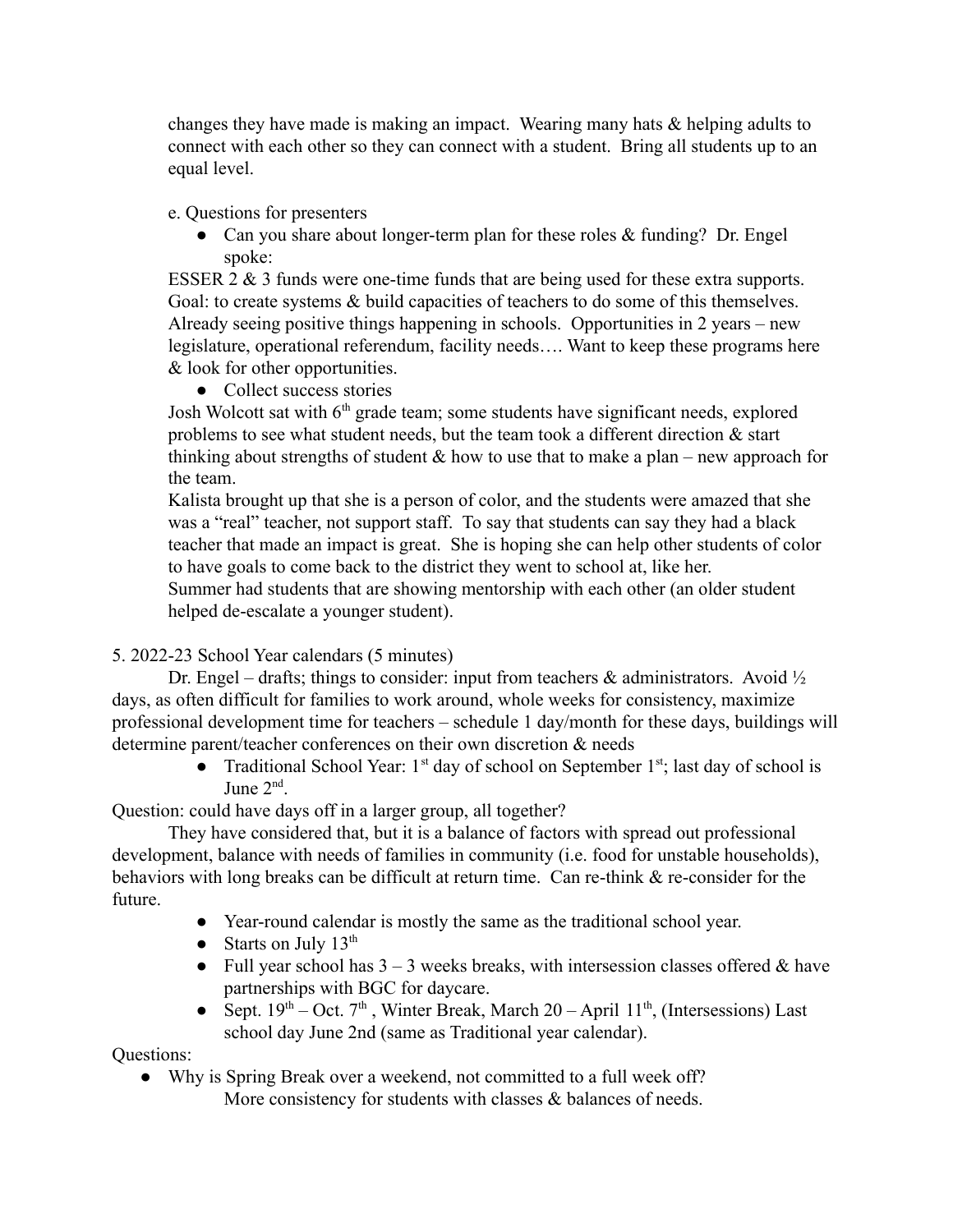• Each school building to decide the days their Conferences will be scheduled. Will there be days off?

> No, evenings are typically easier for families. When we offer midday conferences, there are few families that choose them. Will continue to offer virtual options as families have found that more convenient.

- Do districts try to align their school calendars? Yes, have tried, but each district has different priorities, so challenging for all to have the same schedule. Point well taken & considered for future.
- 6. Tax Exempt Filing Reminder Patty Sprang, Executive Director Business Services Every year, revisit tax exempt status, that tends to be forgotten. If fiscal year ends June  $30<sup>th</sup>$ , the 990N needs to be submitted by November 15<sup>th</sup>. Patty will send out information again, for those PTO's that transfer to new members of the board. Post cards usually come to the school. Some of that was missed due to COVID. Find out when your fiscal year ends…if December, then 990N is due in May. Contact Patty Sprang with any questions. She is happy to help. psprang@lacrossesd.org

7. Sharing Concerns - Items must be of District-wide concern. No individual staff, school or student will be discussed.

- Mask compliance is still difficult in schools. Dr. Engel was impressed with 9 buildings and things were pretty good. Many reminders going out & reminding of mitigation strategies to keep students in schools.
- Update on busing?

Busing is still difficult with sports. Middle schools are struggling with team dynamics.

Demands & communications have been made to GoRiteway by District. Lack of bus drivers is state wide  $\&$  nation wide. Some of the coaches for smaller teams have been able to drive athletes with large vans. Better than nothing, even though not perfect... They are continuing to work on it to improve the situation.

Are there other ways to get other drivers? Can they get school district benefits? Can city buses transport kids? Valid concerns, looking at bigger, structural changes  $\&$  examining options with the cities  $&$  city buses. Taxis have been used to meet needs for federal obligations of transporting students in certain situations.

Bus company has been in violation, but school district lawyer has also brought up: Where are we going to get buses/drivers/mechanics? Other companies don't have drivers available. This is a problem across the entire state.

Does the bus company need to pay more? How can they not have drivers? They have raised their wages significantly & offered bonuses...still tough.

Middle School Sports option: can parents drive their children  $\&$  friends to  $\&$  from games? It is an option, with paperwork signed and vehicle inspection to limit liability on the school to take students to a school activity. Still reduces comradery, but trying to do the best in a bad situation. Parents can work with Activity Directors on this option. Anything in the bus company contract prohibit school district to purchase a couple of buses? Is there money the school district can have? School needs certified drivers,